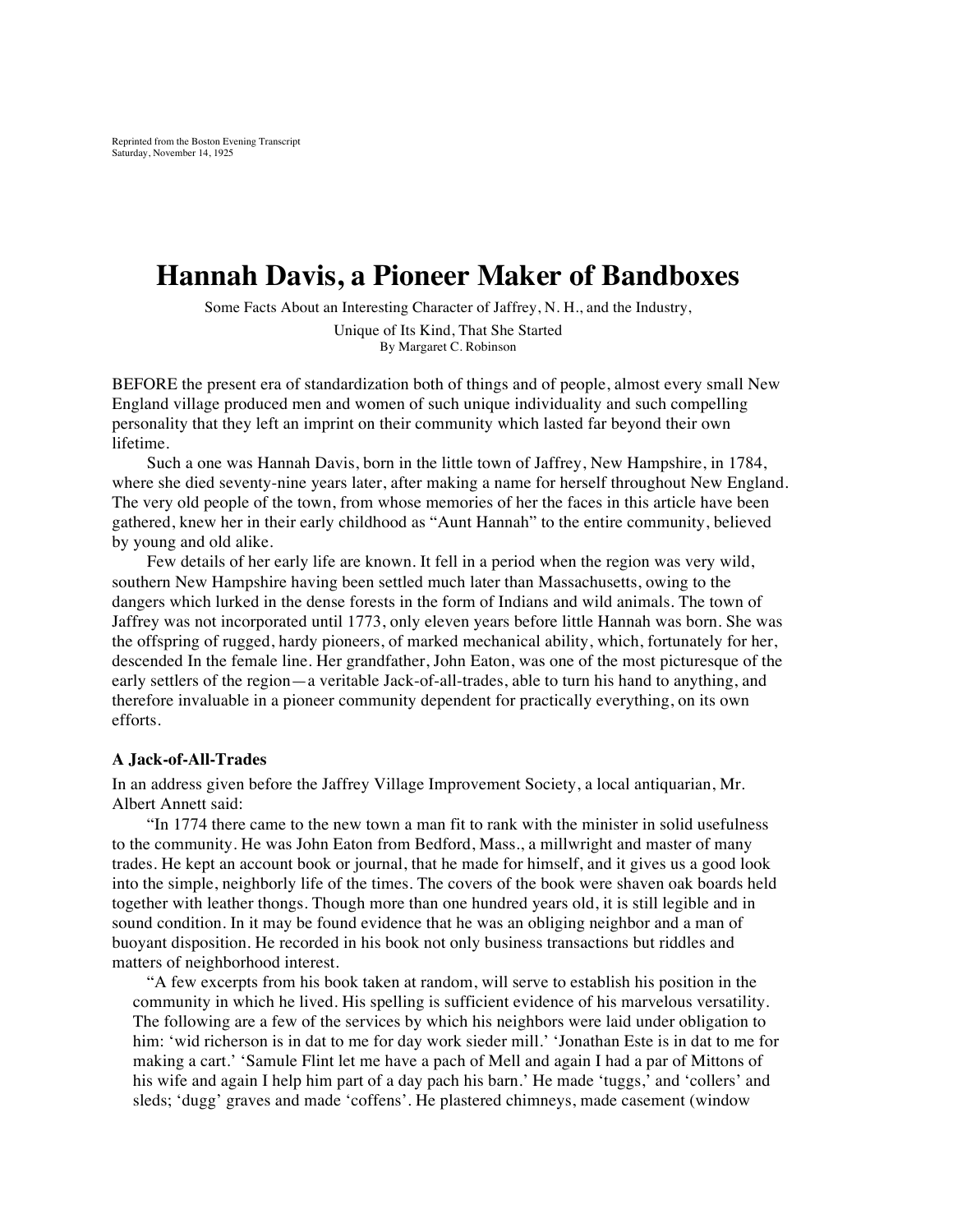sash), leach tubs, 'ches pres' and 'exaltrees'. He mended 'saddels' and made plows and 'siesnaths; (scythe-snaiths), besides other articles too numerous to mention. He often changed work with his neighbors and occasionally lent his 'mear' to go a journey. He helped 'nearmire' Hayward rack his hay, and the said 'nearmire lat me have a yeard and a half of read cloth to make me a chaket.' This seems to complete the picture of the man, as chipper and assertive as a red-winged blackbird. He made flaxwheels, repaired 'big wheels' and was the handy man of the town."

One of the treasured possessions of the town of Jaffrey is the old Meeting House with its beautiful Christopher Wren tower, one of the finest in New England. There is a tradition that the frame of this building was raised on June 17, 1775 the day of the battle of Bunker Hill, and that the men at work on it heard in the distance the firing of the cannon. It may have been partly owing to the excitement aroused by these echoes of battle, possibly to the barrel of rum which graced the occasion, that when the day's work was ended, John Eaton, who, of course, had lent a hand at the work, celebrated the completion of the frame by standing on his head on the ridge pole. If he was wearing his red "chaket," it must have been a sight worth seeing—the gay figure high in air outlined against the western sky, where the sun was setting behind Grand Monadnock.

Such was Hannah Davis's grandfather.

# **Hannah's Father a Clockmaker**

Her father was Peter Davis, a skilled maker of wooden clocks. Tradition states that he put 18 barrels of cider in his cellar one autumn, and that it was all gone by spring. If the story is true it is not to be wondered at that he accumulated little property, and left his wife and daughter in needy circumstances. The date of his death is not known, but his widow died in 1818, leaving Hannah a spinster of thirty-four, almost penniless. Stern necessity decreed that she must devise some way of making a living.

It was a serious question how this was to be done at a time and in a community which offered extremely limited opportunities for money-making by women. But here her inherited characteristics, more or less dormant up to this time, came into active play and solved her problem. She invented and became the sale manufacturer of the "nailed wooden Landbox" known all over New England.

## **How Hannah Made the Boxes**

From the oldest inhabitants of Jaffrey I have gathered as much information as possible concerning her methods of work. She would look about in the woods until she found a fine big spruce tree suited to her purpose. She would then visit the owner of the woods and make terms with him for the purchase of the tree. She would hire a man to cut down the tree and haul it to her house, The log was cut into appropriate lengths, and these stood on end on a wooden platform. She had invented a machine, run by foot power (and it took a strong man to run it) operating a sharp blade, which neatly cut off vertically a thin slice from the log about an eighth of an inch thick, for the sides of the bandboxes. These were called scabboards. The first slices were of course not very wide; from these she made her little bandboxes, suitable for ribbons and trinkets. Some of these were only five inches high. As the slices grew wider the bandboxes grew larger, and some were fully as capacious as large suitcases of the present day. For the bottoms and covers of the boxes she used pine, of a little greater thickness, as the wood need not be bent.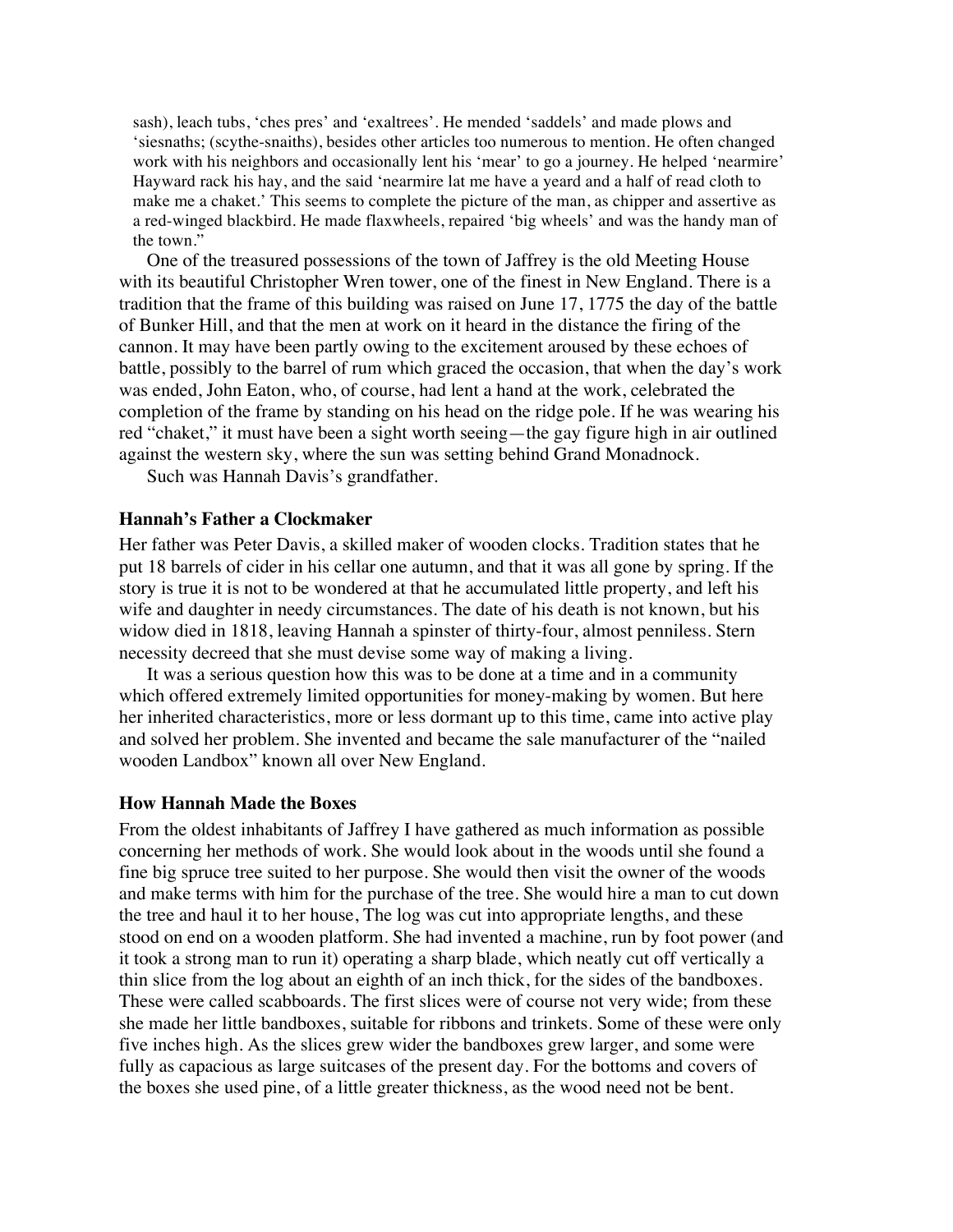The sides were curved into shape and nailed firmly while green. All her bandboxes were oval—not one had the round shape common today. To make these large bandboxes easier to carry, the owners frequently had strong cotton bags made into which the bandboxes would fit exactly. The bag was drawn up with a strong string, which when firmly tied would serve as a handle.

The neighbors contributed to Hannah's undertaking remnant of the gay wall papers with which their best rooms were adorned. With these she neatly covered the outsides, sometimes even the insides of her bandboxes. But she must have had some other source of supply for these coverings, as some of them—notably the famous "Napoleon" bandbox—show designs which can hardly have been used for wall paper.

## **Boxes Lined with Newspapers**

The inside of the box was generally lined with newspaper, Daily papers were not common in those days outside the largest cities, but almost every respectable family in a community like Jaffrey subscribed to a weekly religious paper. As newspapers of that day are now rarely seen, the insides of Aunt Hannah's band boxes are by no means their least interest. On the lining of one which lies before me is an advertisement of a "New Hydropathic Cook-Book" which says: "We have at last a cook-book which we can recommend to our friends—one which children may take up and read without being shocked and brutalized by pictures of dissected carcasses and other abominations." Under the heading "Vegetarianism and Matrimony" the editor says: "We are compelled to defer a budget of letters from bachelors and maidens, called out by the agitation of the 'marriage question' in connection with vegetarianism, in our May and August numbers. Be patient. and look for something 'rich' in our January number."

One of the farmers near the town made it his practice to save his papers to sell to Aunt Hannah. His daughter, now a charming old lady over eighty, tells me it was one of the joys of her childhood to be taken by her father when he went to sell his papers to Aunt Hannah, for they we're paid for in bandboxes, and little daughter was allowed to choose the bandboxes!

One of the very interesting features of Aunt Hannah's work is that practically every piece carried her own imprint. A neat little printed ticket is pasted tidily on the inside of the cover, bearing its testimony:

> Warranted Nailed BAND BOXES manufactured by HANNAH DAVIS East Jaffrey, N. H.

The local demand for bandboxes did not supply a market large enough to absorb the output of Hannah's little home factory. She used the boxes for barter with local merchants so far as possible to supply her simple needs, but she needed a larger market. That was her next problem.

### **Market in the Mill Towns**

It was evident that she must seek her market, so her thoughts turned to the mill towns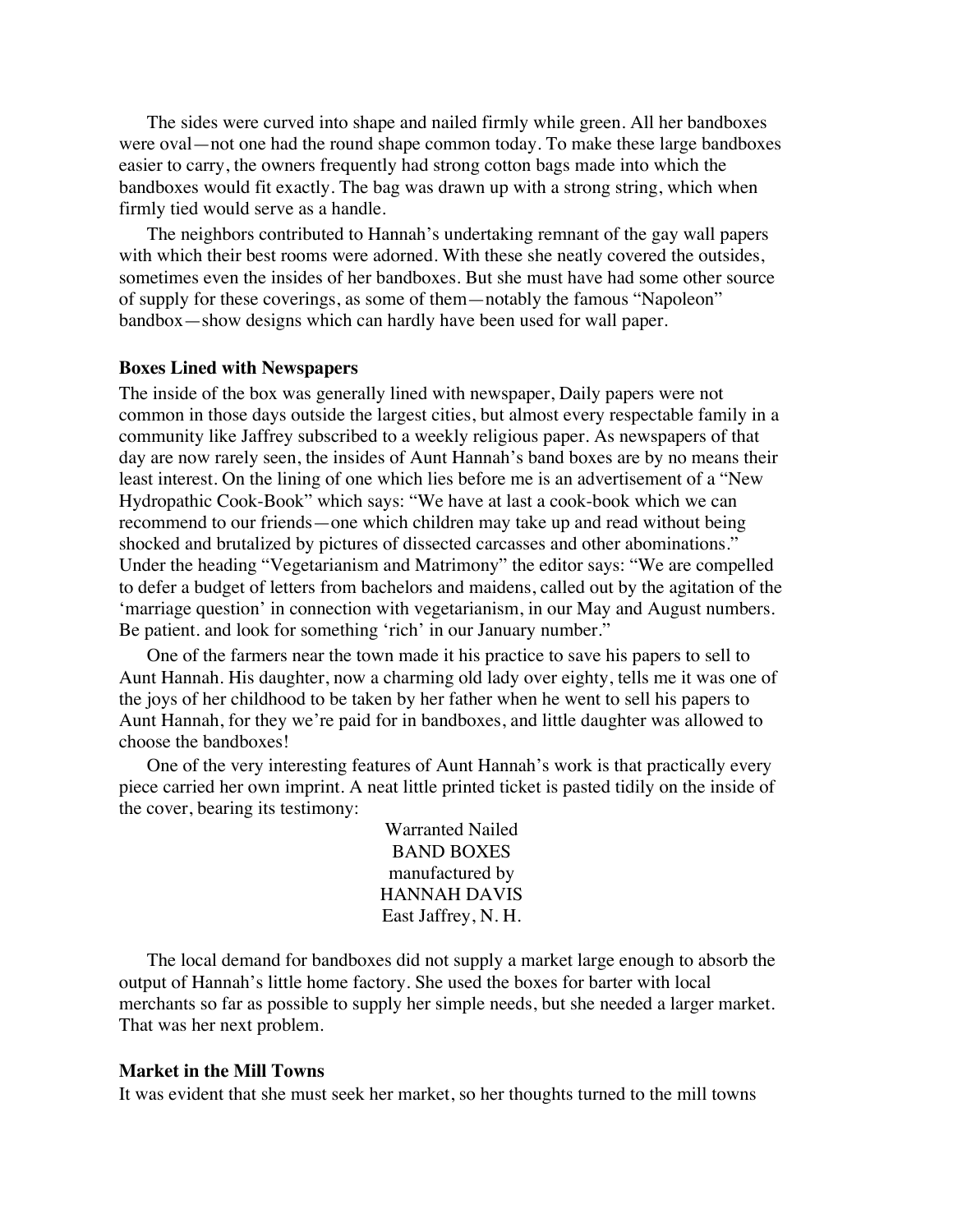where, before the great influx of foreigners, daughters of the best families of New England worked in the factories. Mr. Annett says:

"Aunt Hannah owned. as a part of her equipment, a wagon of the prairie schooner type, with a canopy or covering of white cloth; and when she had accumulated a shopful of her wares, she loaded her wagon to the roof, hired a sedate and trusty horse of her neighbors and perched amid her treasures, set out like a fairy godmother for the factory towns where finery did most abound. In the large towns of Manchester and Lowell she was well known; and when, as was her custom, she halted her van at the mill door at the hour of noon, she was sure of eager customers and a thriving trade. The factory girls brought the latest fashions back to their home towns, and they have been pictured riding on the tops of the old stage-coaches in their trips to and from their homes with Aunt Hannah's bandboxes around them like satellites around a sun."

In winter Hannah had a sleigh in which to deliver her wares. Her charges seem extremely moderate in this day of high prices,—her large bandboxes cost fifty cents, the small ones twelve.

So timid was Aunt Hannah in her old age, that she kept an axe in her front hall and whenever there was a knock at the door she answered it carrying the axe in her hand.

## **Baptist Church Builds Her a House**

The Baptist Church in East Jaffrey played a large role in Hannah's later life. She was one of the charter members of this church, deeply interested in its welfare. The other members repaid her devotion by an affectionate care for her which is greatly to their credit. In her later years when she had suffered the misfortune of a broken hip and was unable to carry on her work of self-support, the church built a house for her in which she lived until her death.

A few years ago the Village Improvement Society of Jaffrey decided to revive the memory of their early townswoman by collecting and exhibiting as many as possible of Aunt Hannah's bandboxes. An announcement of this plan in the press brought various responses from unexpected sources, the most extraordinary being a letter from a man of sixty-nine whose memories of "Aunt Hannah" dated back to his earliest childhood. He wrote:

Dear Madam—In last week's issue of the Peterboro Transcript I noticed with pleasure the announcement that you were to give an exhibition of Hannah Davis's bandboxes. How quickly that carried me back some sixty-five years to the time I first knew "Aunt Hannah" (that being the way we addressed her). When I was four years of age my folks lived on the "Martin Farm," not far from Aunt Hannah's house. I remember my mother's taking me to see Aunt Hannah make bandboxes. While at that young age I was not much interested in bandboxes, I remember her taking me in her lap and telling me stories of her young life and of wild animals and Indians—the kind of stories that interest and hold the attention of every boy. Later my folks moved to the village and as I grew older, with other boys, we often formed groups of six or eight and decided we would go up and see Aunt Hannah and have her tell us stories and sing to us.

She was never tired rehearsing the trials and hardships of her young life. While she was an interesting talker, she would not he classed as a singer of note, yet we could understand her words, therefore paid little attention to the tune. I remember one piece she always sang for us and which greatly amused us was the "Frog in the Well," and the way she would rattle it off was fun for us boys. I presume several of the older people in Jaffrey can recall hearing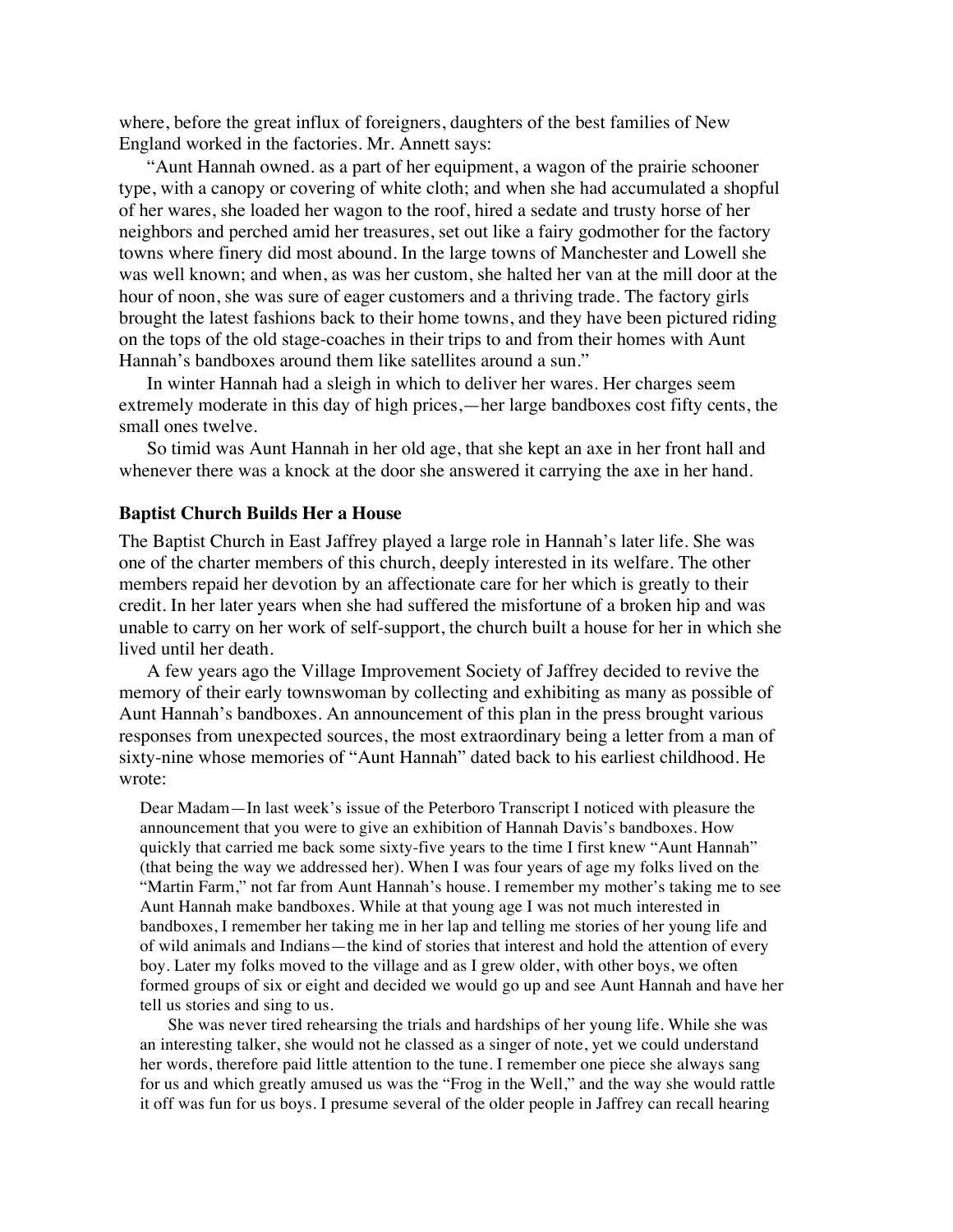her sing this piece.

I also remember the love and respect the old people had for Aunt Hannah. Whenever the mothers called, they left samples of their cooking or some useful article. It seemed to delight the people of those days to aid the grand old lady; therefore it was but natural that the boys and girls entered into the same spirit. It was not uncommon for some farmer to donate a load of wood and leave it in her yard. I will relate an instance in connection with a cord of wood that had been so donated, and in connect1on with which we boys became the principal performers, owing to a happy suggestion by our beloved school teacher. Always trying to influence us for some good, when she learned of this load of wood being left with Aunt Hannah the thought came to her that, if her boys would take their saws and axes and march up to that wood-pile the following Saturday, cut it up and put it in the shed, we would be showing our respect and love for the dear old lady.

So well did our teacher present the situation, that when she called for the boys that were willing to go, all hands were raised at once, and, as I recollect, she selected some fifteen of the older ones, ranging from ten to twelve. It was agreed that we should meet in front of the store Saturday morning, bringing saws, sawhorses and axes; at the appointed time all was ready, and we took up our march for the raid on Aunt Hannah's wood pile; arriving there we told her what we had come for and she was very much pleased. We then put our tools in place and commenced the attack, each boy trying to outdo some other; at noon the pile was very small. Aunt Hannah came to the door and asked us in to dinner, for it appeared that as soon as we commenced to work outside, she began inside providing such as her condition and limited means could provide for a hungry set of boys. After we had our fill she sat down in her oldfashioned high-backed rocker (the chair I can see today as plain as if it was now before me) and interested us with songs and stories. When well rested, we went out and finished our work, bidding Aunt Hannah goodbye and receiving her blessing.

Sincerely yours,

### FRED A. TRACY

She lies buried in the lovely old cemetery at Jaffrey Center, on a pine-shaded slope facing Monadnock—a spot which might well have inspired MacDowell's lines, which mark his own grave only a few miles away:

> A house of dreams untold— It looks out over the whispering treetops and faces the setting sun.

The simple stone which marks her grave says:

Hannah Davis **Died** Nov. 29, 1863 Ae. 79 "For I know that my Redeemer liveth"

So vividly was Aunt Hannah remembered in the community where fihe had lived that thirty years after her death a group of young girls in her church, members of a Mission Band called "The Gold Gatherers," erected a window in her memory. It says: In memory of Aunt Hannah Davis